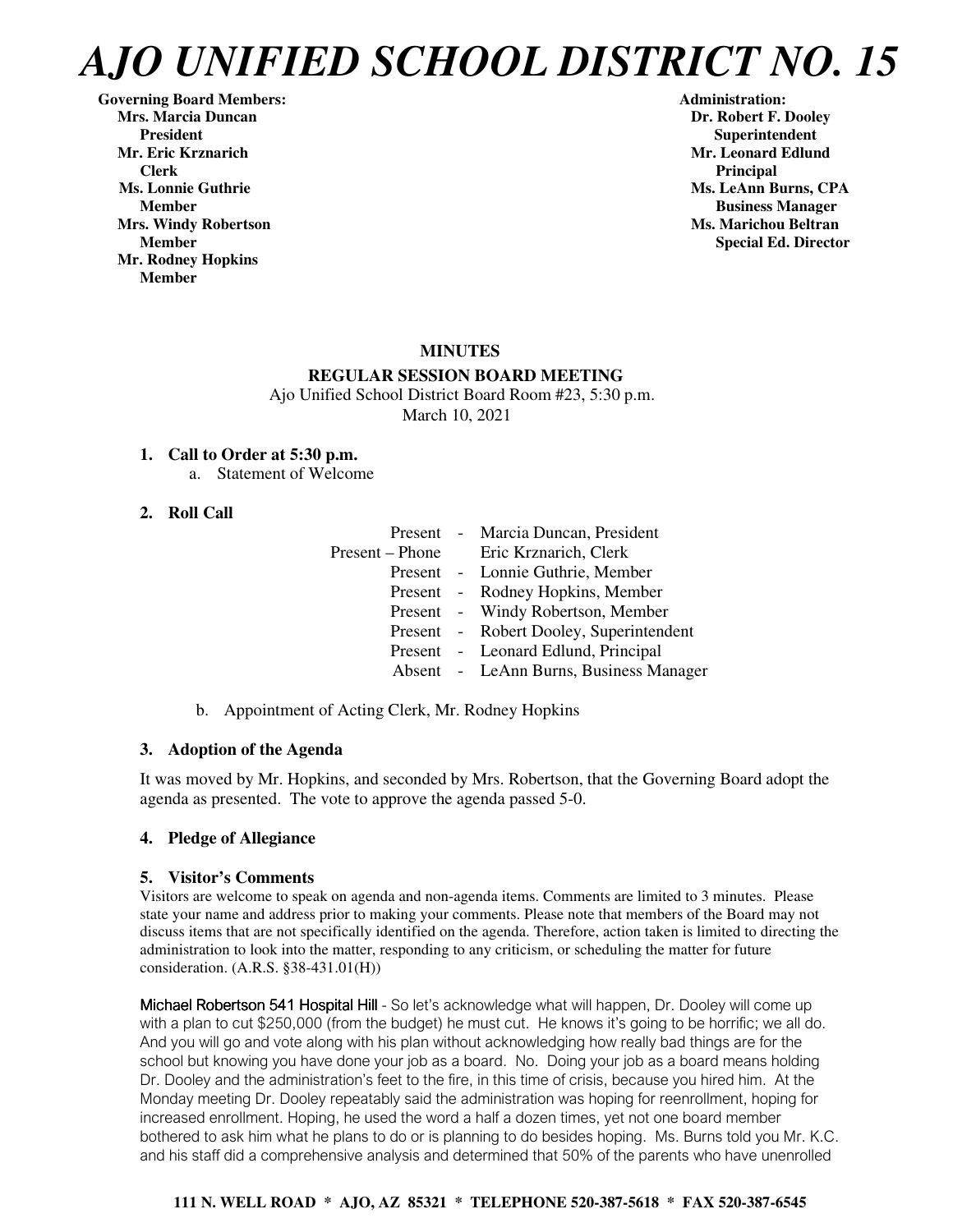their students are unlikely to re-enroll them. But did that analysis determined why parents were choosing not to enroll their kids? I don't know the answer, and neither do you because nobody on this board asked the question. it matters because if you know why and, the administration knew why, then something could be done.

In the last meeting, Mr. Guthrie asked about the high rate of attrition in custodial staff. But what this board should be asking for exit interviews, but you don't, so you don't know why staff is leaving, you don't know why teachers are leaving. I think attrition is unacceptably high in this district, I think our students deserve as much continuity as is possible. This board should be doing more to learn from this administration what changes should be made to help that happen. Real leadership of this district would have leveraged Ajo's uniqueness and small size to mitigate the problem we are facing. Dr. Dooley does not do this. In a baseless vote the board voted to extend his contract to maintain business as usual. Our kids and teachers deserve better. None of you are paid to be sitting up here, giving your time, and that's appreciated but you signed up to serve your community. Please meet and talk as a body to determine what information you should have that you don't have, come up with a plan to acquire the information you don't have, and demand accountability because that's what functioning affected boards do. Coming here once a month to vote on items put before you is not enough. You are a governing body, and if there is ever a time to govern, it's not.

Mrs. Duncan: Now on the back of the visitor's comments it says "Personal attacks upon Board members, staff personnel, or other persons are discouraged. Upon conclusion of the open call to the public, individual members of the Board may respond to any criticism made by an individual who has addressed the Board." Mr. Hopkins, I request that I have 3 minutes in response. Mr. Robinson and I am including Mrs. Robinson because although, your speech is your speech, things go right along with it. Monday night, and I am paraphrasing, you said that you and Mrs. Robinson had explored places to settle, and one of the main requirements was a good school district. After being here for a while you came to realize that Ajo schools did not measure up to your expectations. Is this correct? I'm speaking in defense of the school, the board, the staff, and all the children that attend. We are not perfect; no school is but we have open to suggestions that will make us a better school. I am saying this is my own opinion though I hope upon hearing that some of the board members will agree with me. Being negative at times, bordering on slanderous, does not make a good school district. Recalls, do not make a good school district. Nasty letters do not make a good school district. Constantly finding fault does not make a good school district. I believe the primary goal of any school district is to provide the children of that district with the best environment and tools for learning how does all this negativity look to our students? Staff works hard to instill kindness honesty and positivity into them. What kind of examples are we to them and the children of Ajo, arguing all the time? I challenge you, Mr. Robertson, come back again and speak to us again both you and Mrs. Robinson. at what have the ability to make positive changes. What are your ideas that will help you learn and further the education of all students? We need to work together on common goals. What you are doing now does not do that. So, I look forward to hearing from you again soon Marsha

**Mr. Guthrie:** I would like to respond also, I'm sorry, Mrs. Duncan. Monday when we had our meeting, we did ask the question, what was the plan to address the shortfall a budget, and Dr. Dooley assured us that he would have a plan for us, next month at our board meeting. So it's not like we don't, like we're not interested in what happens here. We are just giving the administration the chance to present to do in order to address the budget deficit. It's a very difficult time for everybody right? As I said Monday, at one time Ajo Ambulance was losing \$80,000 a month, because of COVID, right? So, every business in town, and probably your magazine also everybody is having to adjust the lower budgets and so it's just a tough time. So, it's not like we are blatantly letting it go, we are working to try to right the ship right?

Mrs. Duncan: Now I am changing the agenda just a bit. I am moving item 8.b.2, which is last on the agenda and moving it up in front of the Informational Items.

#### **8.b.2. Approval of Scholarship Donation – Estate of John Byrnes**

Mr. John Byrnes, former teacher and board member, passed away on December 21, 2019. Mr. Byrnes requested that part of his estate be donated to the Ajo Unified School District to be used in a scholarship account to benefit future graduates of the Ajo High School. The executor of his estate, Mr. Ken Farmer will present this gift of scholarship funds to the Board.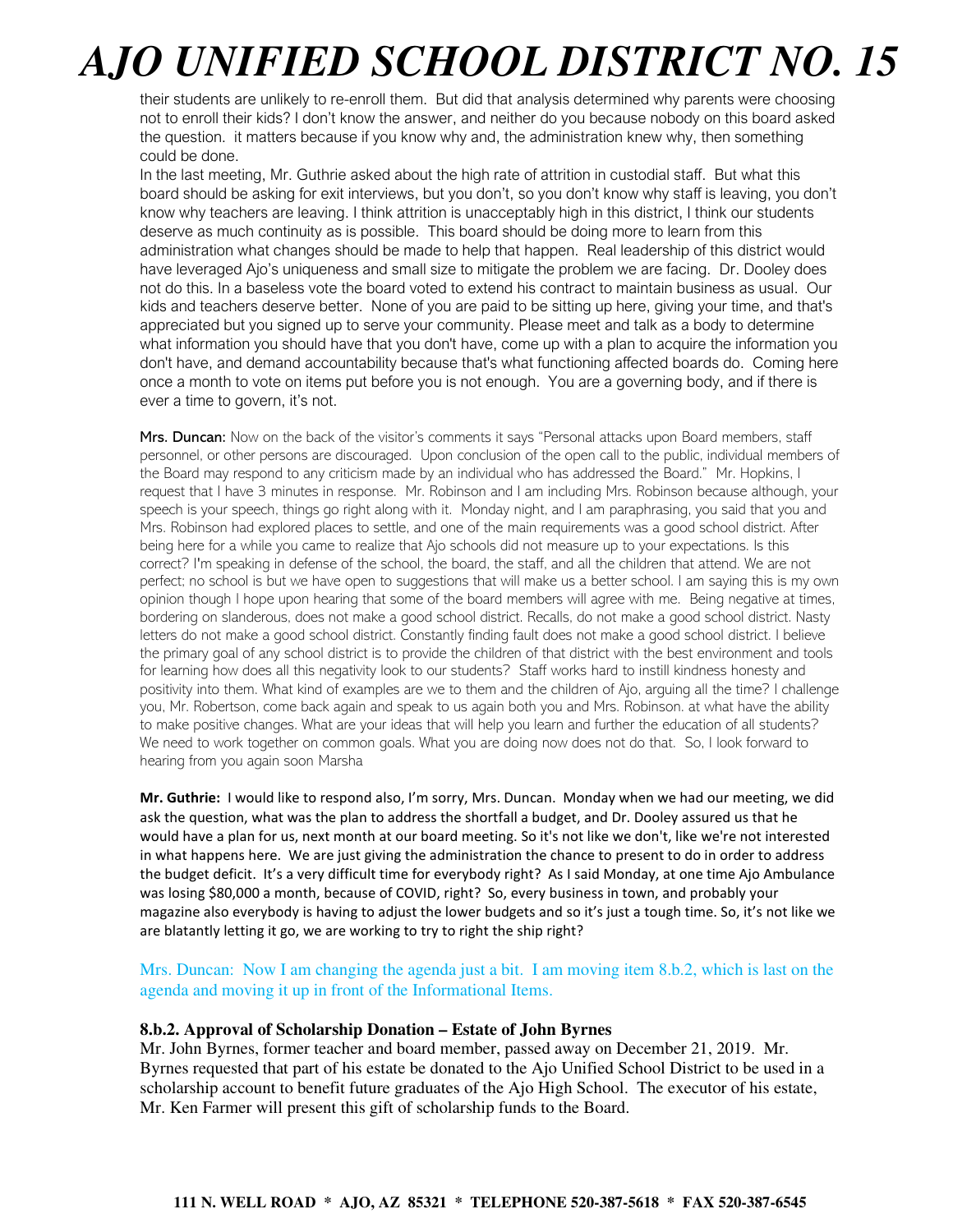Regular Session Board Meeting March 10, 2021 Page 3

> Mr. Farmer: And I am executive official for John Byrnes and am here to fulfill my fellow teachers and friend's last wishes. John came here in 1975 and retired in 2005. He taught business and computer science, he was a student council sponsor for 20 years, and coach Golf, very poorly, He and I were score keepers for football until I became an official. He was a school board member for many years, and I would like to read from you from his will, his last will and testament. My residential home and the lot there under shall be sold, and the proceeds shall go to a scholarship fund for the Ajo High School students, specifically for those students going to a business school, to be administered by my friends Ken Farmer and Daisy Farmer. So the home has been sold, and I would like to present to the board a check for \$133,000 for the John Byrnes Memorial Scholarship.

Mrs. Duncan made the motion to approve the donation made by Mr. Byrnes and Mr. Farmer in the amount of \$133,000. Mr. Guthrie seconded the motion. The motion passed 5-0.

# **6. Information Items**

## **a. Governing Board Report**

No governing board members wished to give a report.

#### **b. Superintendent's Report**

Thank you, madam president, and thank you again to Mr. Farmer, we wish Mr. Brynes was around to receive these accolades. Just to keep you a breast items coming up on the calendar. Parent/teacher conferences are coming up for our school district next week 17th 18th and 19th. This is our second set of parent conferences this year, they are different than what we are used to. 99% of this is on Zoom or telephone or something to that effect. We still expect the good turn out, we want teachers, as part of the 301 plan. They'll have their students involved in parent conferences. We think it's important.

We hear about frustration kids and parents are having due to the shut down because of COVID-19. The students aren't producing well, we all know that. I will say this over and over again this is not unique to Ajo high school, Ajo elementary school, or Ajo students. This is happening nationwide and it's unfortunate, but we want parents to be aware, as much as they can. But also, be aware that we can perhaps help students with certain programs we have during spring break and summer session.

Fourth quarter starts Monday, time flies when you're having fun. Spring break will be the 22nd to the 26th, we have an item on the agenda tonight to hire teachers to help us with programs to help students who may need some extra help or may need to play catch up. One of the things I'm always worried about, is right now nationwide, we are seeing a bit of a COVID plateau. That means the numbers have dropped since January. I've heard two figures, between 60 and 70,000 per day and 50 and 70,000 a day so my worry is this for our country that even though we're hitting a plateau the plateau is still much higher than it was last March April May and June and maybe July. So we've got to be cautious and keep social distancing and keep being safe. Its not just me, worried about that doctors, that I trust in the news like Anthony Faucy, he talks about the fact that he's worried that we are on the verge of another surge. He's thinking about spring break, and that's what I'm worried about.

Today Mr. Edlund and I modeled our expectations for teachers for reopening. On how we want them to distribute hand sanitizer, take temperatures, clean surfaces, and so forth we spend an hour to an hour and 15 minutes talking about what we expect, what we think is safe for children and staff, and responding to questions. It was frustrating, I said this 100 times before I'm sorry repeat myself but none of us educators are experts on COVID-19. I learn a million times more than what I knew a year ago today because reading articles, watching the news, looking on the Internet. We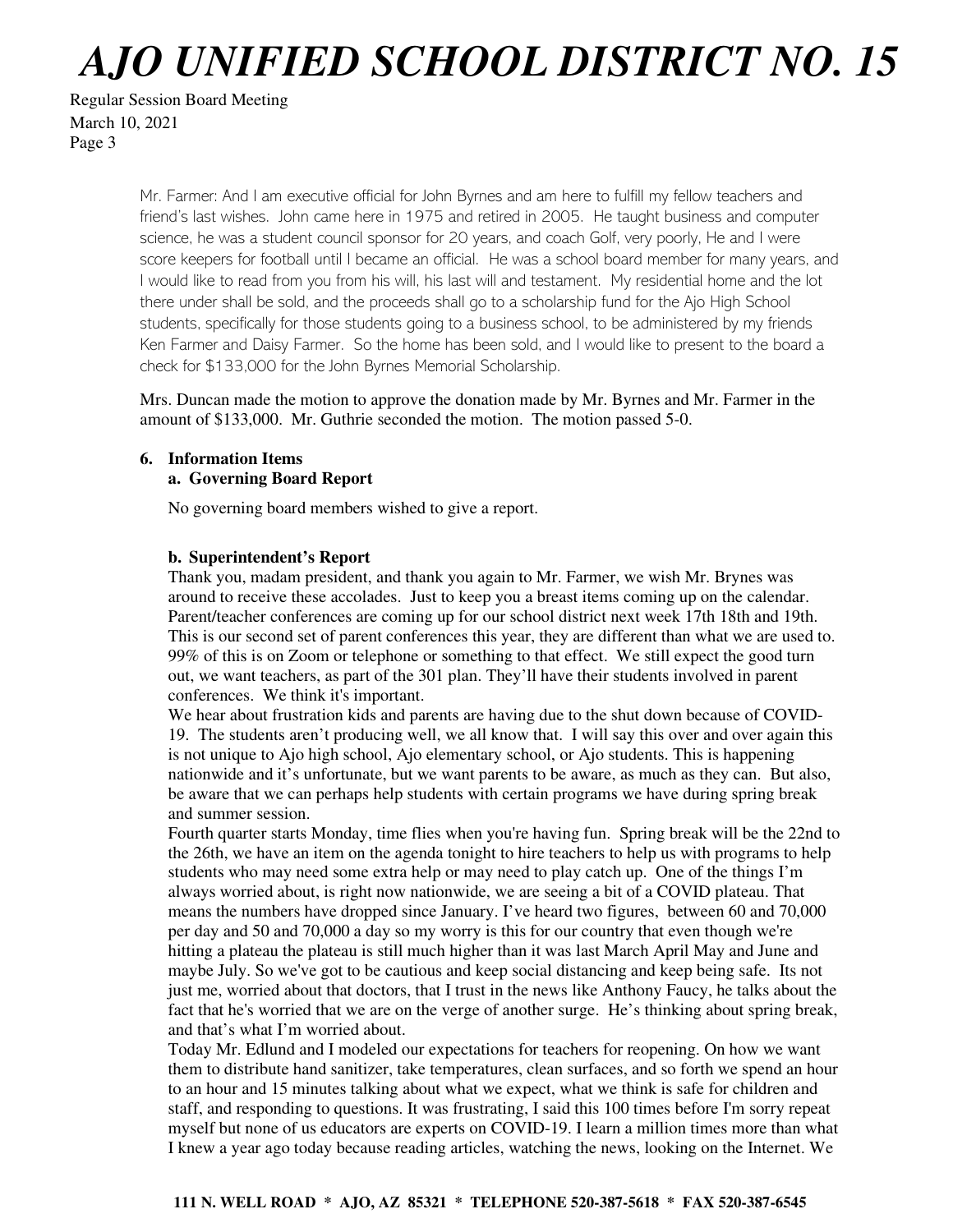were trained to help kids become readers and writers and learn how to get along during stressful times. We are not trained COVID experts and so we had to learn a lot of this stuff. So that's part of the frustration I think that you'll hear from all educators in our business. I have a daughter, that I love dearly, who teaches in Las Vegas, and I have to remind her, honey this is the way it's going to be. Because she's so frustrated because she can't have kids, she sometimes she can be on campus. So it is something we are all having to learned to deal with it. Just because the Board voted last month to open up for 29th, I appreciate the fact, sincerely that the board pushed it back that far. Mr. Edlund and I worried about staffing the second code shot it wouldn't have time to take effect. I think that I think that there's ample time we're also worried about the fact that we may see some issues with spring break we didn't want to start in the spring break and start again so I appreciate the board picking the 29th. I think that was a reasonable choice just because I am worried, and that Mr. Edlund is worried about having kids that doesn't mean we don't want around. The best part of my day, you all know Rona Cotay, she's the PreK teacher, and I was in the primary campus doing something and I was coming back. And suddenly I see these 7 little 3- 5-year-old coming and they are all excited because they have new masks. And the masks came from Az School for the Deaf and the Blind and they had a clear plastic inserts so she can see her lips move they develop language skills. But that was the best part of the day until right now I'm sure this will move that out of the way. That is that's what we want to see, we want to see these kids back, but we also want to see them at the end of the year healthy. Word was sent Monday that Ajo Schools is supporting the governors executive order, to start the 15th or the Monday after spring break. We are trying to comply as best we can. One of the things that was talked about with staff today was we don't know how to fix problems unless you tell us there is a problem. We think what we are planning is going to work, but it's going to be some trial and error I'm sure.

# **7. Consent Agenda**

The following items are being recommended for approval on the consent agenda:

- a. Financial Report
- b. Voucher Approval
- c. Board Minutes
- d. Donations
- e. Library Report
- f. Monthly Contact Report

It was moved by Mrs. Robertson and seconded by Mrs. Duncan that the Governing Board adopt the agenda as presented. The motioned passed 5-0.

# **8. Board Action Items**

#### **a. Personnel**

# **1. Administrative Resignation – 2021/2022 Principal – Leonard Edlund**

Leonard Edlund has submitted his resignation as a principal in the Ajo Schools effective June 30, 2021.

Mr. Hopkins made the motion to approve the resignation of Leonard Edlund as a school principal effective June 30, 2021. Mrs. Robertson seconded the motion. The motion passed 5-0.

# **2. Issuance of Additional Certified Contracts for the 2021/2022 School Year**

The administration is requesting Board approval for the issuance of contracts to the listed teachers: Kevin Kmetz Jose Villasenor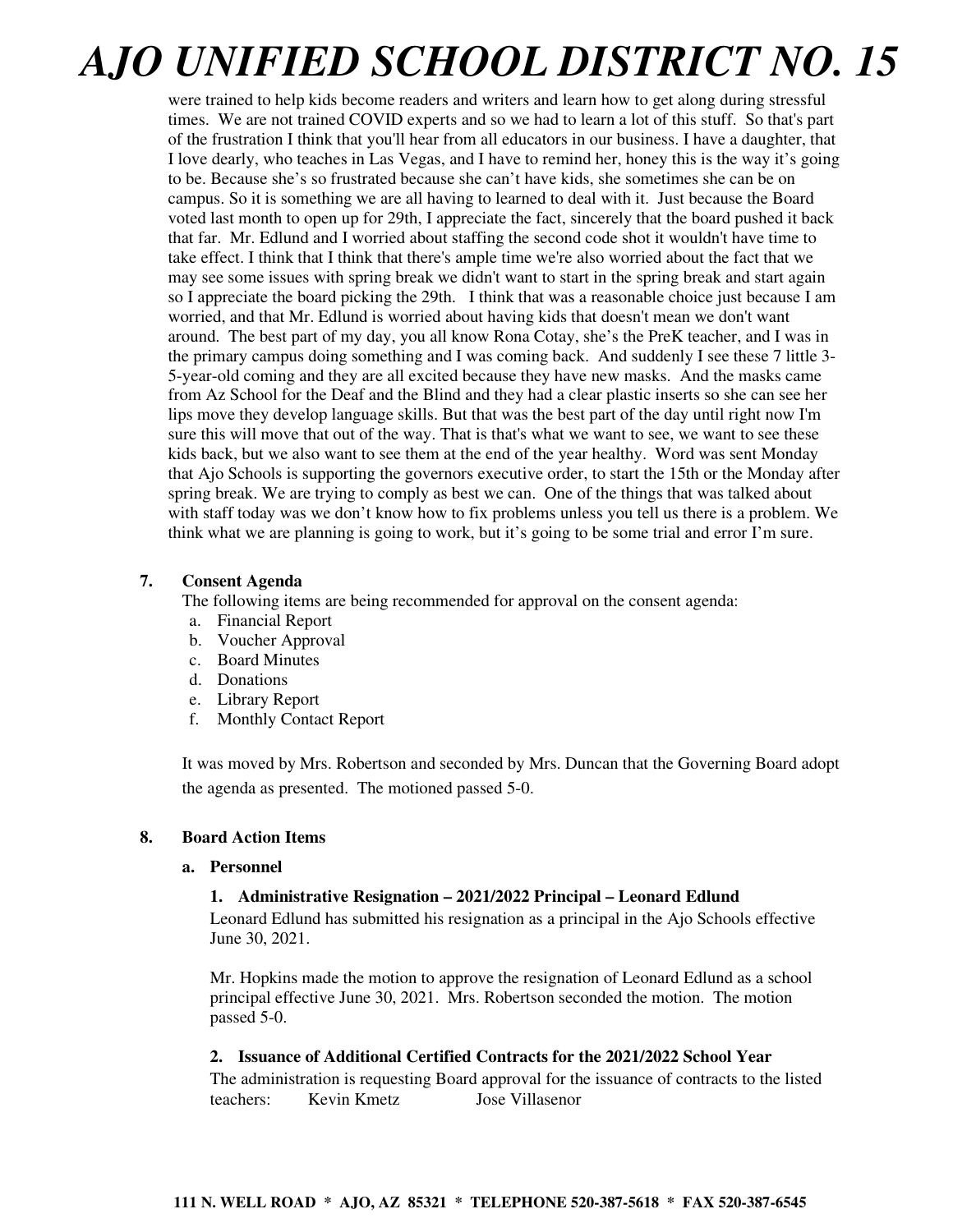```
Regular Session Board Meeting 
March 10, 2021 
Page 5
```
Mrs. Robertson made the motion to approve the issuance of contracts to Mr. Kmetz & Mr. Villasenor for the 21/22 school year. Mr. Guthrie seconded the motion. The motion passed 5-0.

# **3. Approval of 2021/2022 Certified Contract Non-Renewal – R. Ranario**

Retchen Ranario has completed the initial 3 years of her J-1work visa. She has decided to return to her family at the end of this contract year.

Mr. Guthrie made the motion to approve the resignation of Retchen Ranario effective May 27, 2021. Mrs. Duncan seconded the motion. The motion passed 5-0.

## **4. Approval of 2021/2022 Certified Contract Non-Renewal – M. Potayre**

Mark Potayre has completed the initial 3 years of his J-1work visa. He has decided to return to his home country after completing his 2020/2021 teaching contract.

Mr. Hopkins made the motion to approve the resignation of Mark Potayre effective May 27, 2021. Mrs. Robertson seconded the motion. The motion passed 5-0.

## **5. 2021/2022 Certified Employment - Shuchita Chaturvedi**

Shuchita Chaturvedi, has been interviewed for a vacant English Language Arts position for the 2021/2022 school year. Reference checks are in process.

Mr. Guthrie made the motion to approve the employment of Shuchita Chatuvedi for a vacant teaching position for the 2021/2022 school year. Mrs. Robertson seconded the motion. The motion passed 5-0.

# **6. 2021/2022 Certified Employment - April Joy Caballero**

April Joy Caballero, was hired by the district in June 2020, but because of COVID travel restrictions was unable to come to Ajo. She has been re-interviewed for an upcoming position for the 2021/2022 school year. Reference checks are in process.

Mr. Hopkins made the motion to approve the employment of April Joy Caballero for a vacant teaching position for the 2021/2022 school year. Mrs. Duncan seconded the motion. The motion passed 5-0.

# **7. Approval of Spring Intersession Employment – 3/22-25/2021**

Spring intersession will be completed online. Spring intersession will be March 22-26, 2021. The administration is recommending the following staff for online teaching/tutoring: Carolyn Rodriguez – K-2, Alice Cadiz – 3/4, Mark Potayre – 3/4, Richard Rigodon – 5/6, Reylee Bermejo – 5/6, Emely Rosales – MS Math, Kevin Kmetz – HS Math, and Tamara Small – English/Lang. Arts

Mr. Hopkins made the motion to approve the hiring of the above teachers to work during intersession for the corresponding positions for March 22-26, 2021. Mr. Guthrie seconded the motion. The motion passed 5-0.

# **8. Classified Resignation – Custodian Worker – Alexis Gamez-Herrera**

Alexis Gamez-Herrera has submitted his resignation from his custodial position with the district. The resignation is effective immediately.